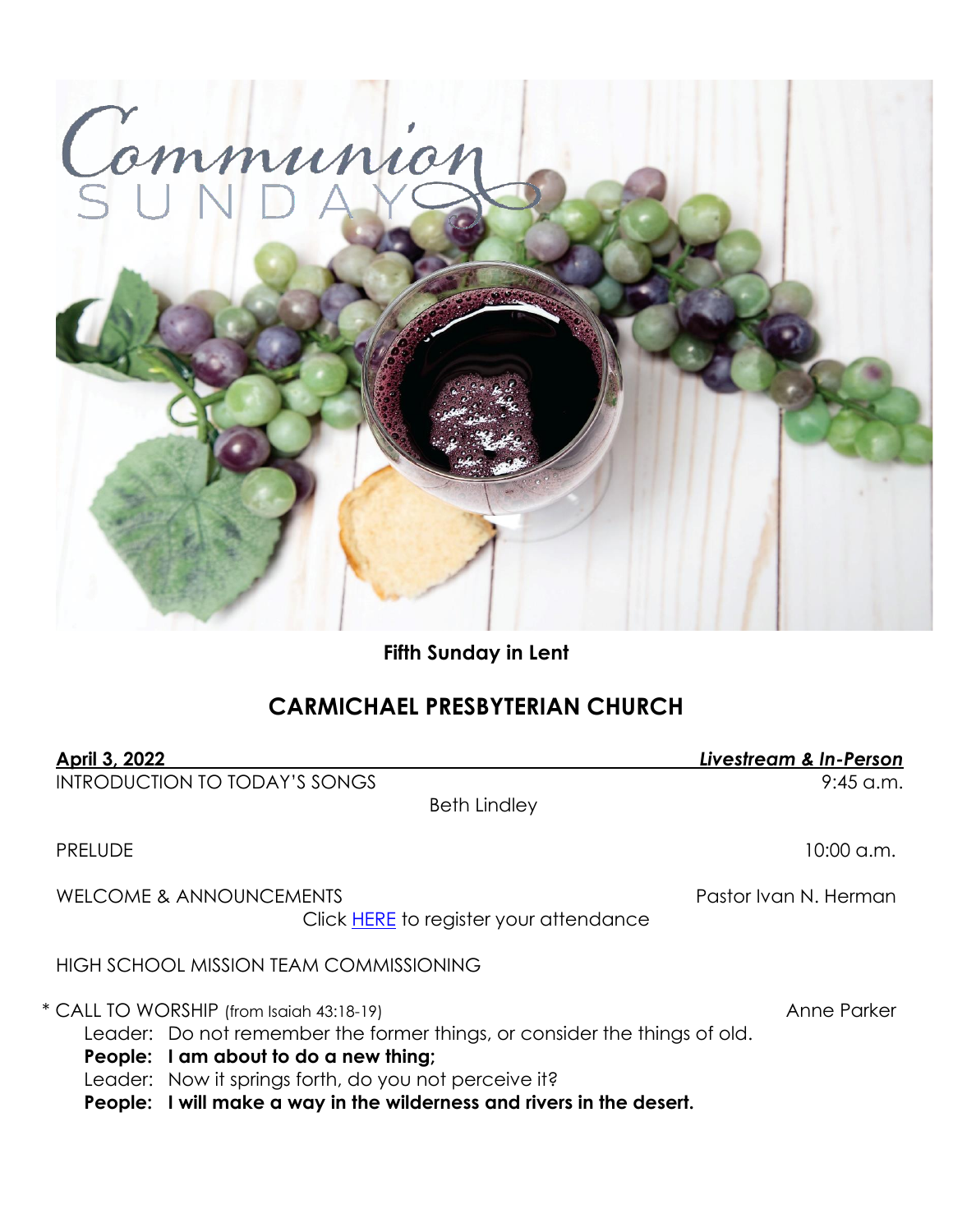# \* SONG **"In the Secret"** Park

In the secret, in the quiet place In the stillness You are there In the secret, in the quiet hour I wait only for You 'Cause I want to know You more I want to know You, I want to hear Your voice I want to know You more I want to touch You, I want to see Your face I want to know You more I am reaching for the highest goal That I might receive the prize Pressing onward, pushing every hindrance aside Out of my way, 'cause I want to know You more

# CALL TO CONFESSION Anne Parker

Leader: If we ask God to restore us to the way we have been, then we have not asked for as much as God intends to give. God is not content simply to return or restore us to former things. Instead, God seeks to give the gifts of resurrection – a new and abundant life. With confidence in God's generosity, we confess our sins and seek the new life offered in Jesus Christ.

# UNISON PRAYER OF CONFESSION

**Purifying God, we grow comfortable with the way things are in our lives, in the church, and in the world. We do not always welcome the new life you offer in Christ, for you overturn our notions of power and protocol. Sure of our own righteousness, we are critical of others. Wanting to control our assets, we hoard the gifts you give us. Forgive us, we pray, for seeking our gain at the expense of others. Help us bend our lives toward your own life of self-giving and sacrifice. Fill us, our homes and churches, the whole world, with the abundant love of Christ until all are made new. In Christ's name we pray. Amen.**

# SILENT PRAYERS OF CONFESSION

ASSURANCE OF PARDON (from Philippians 3:9, 13-14)

- Leader: The apostle Paul reminds us that we do not make ourselves righteous. Our righteousness comes through faith in Christ, who has made us his own. Hear the good news! In Jesus Christ we are forgiven. The old life has passed away – and a new life has begun.
- **People: Forgetting what lies behind, and straining forward to what lies ahead, we press on toward the heavenly call of God in Christ Jesus.**

STEPPING STONES OF FAITH SACRAMENTS CELEBRATION FINITHERRY ElizaBeth Phillips

## TIME FOR YOUNG PEOPLE

*(Children are invited to the front of the church. They may return to their seats afterwards to participate in worship and Communion)*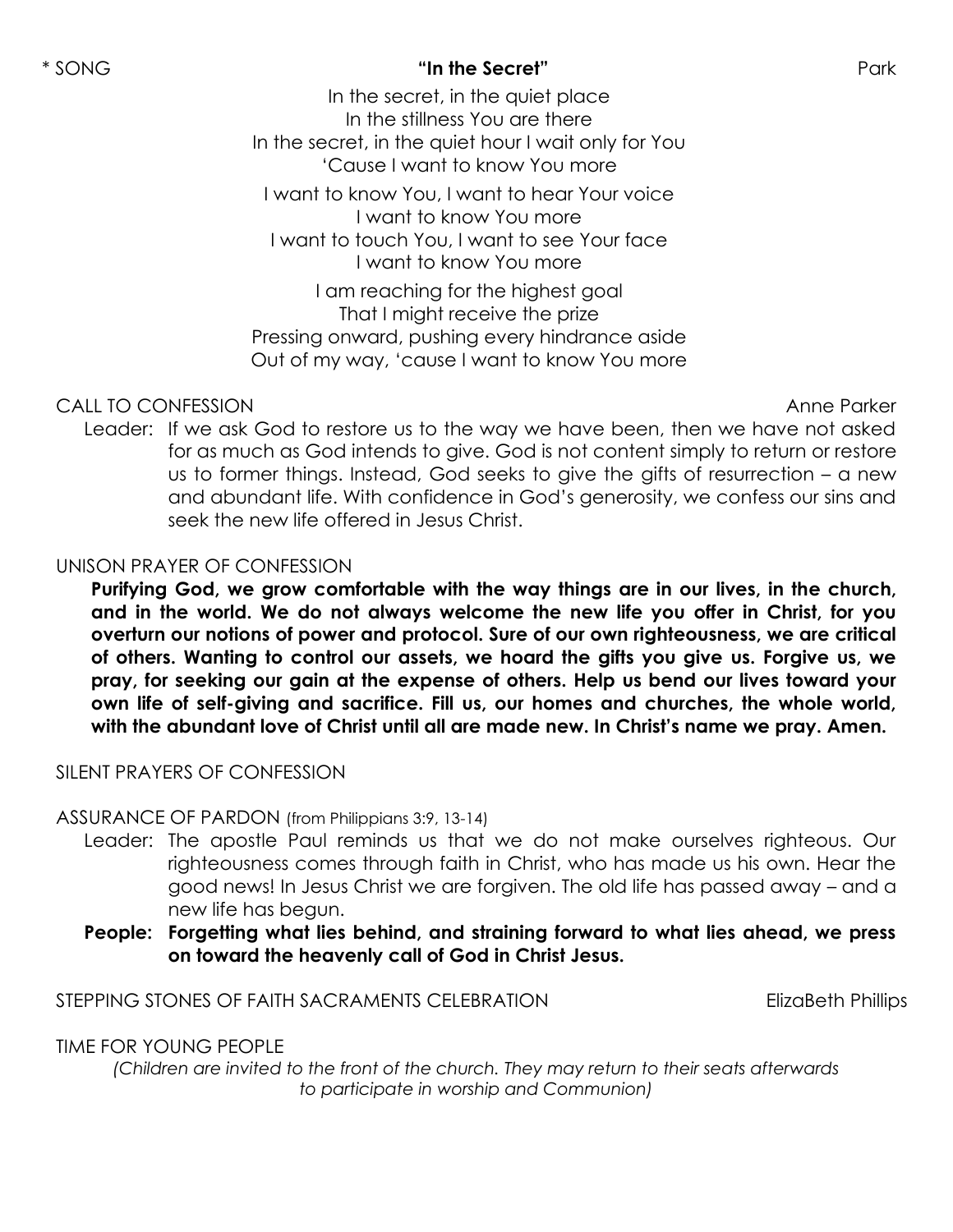#### **"What Wondrous Love Is This**

**"** No. 85

Verse 1 solo; Congregation join in singing verses 2 and 3

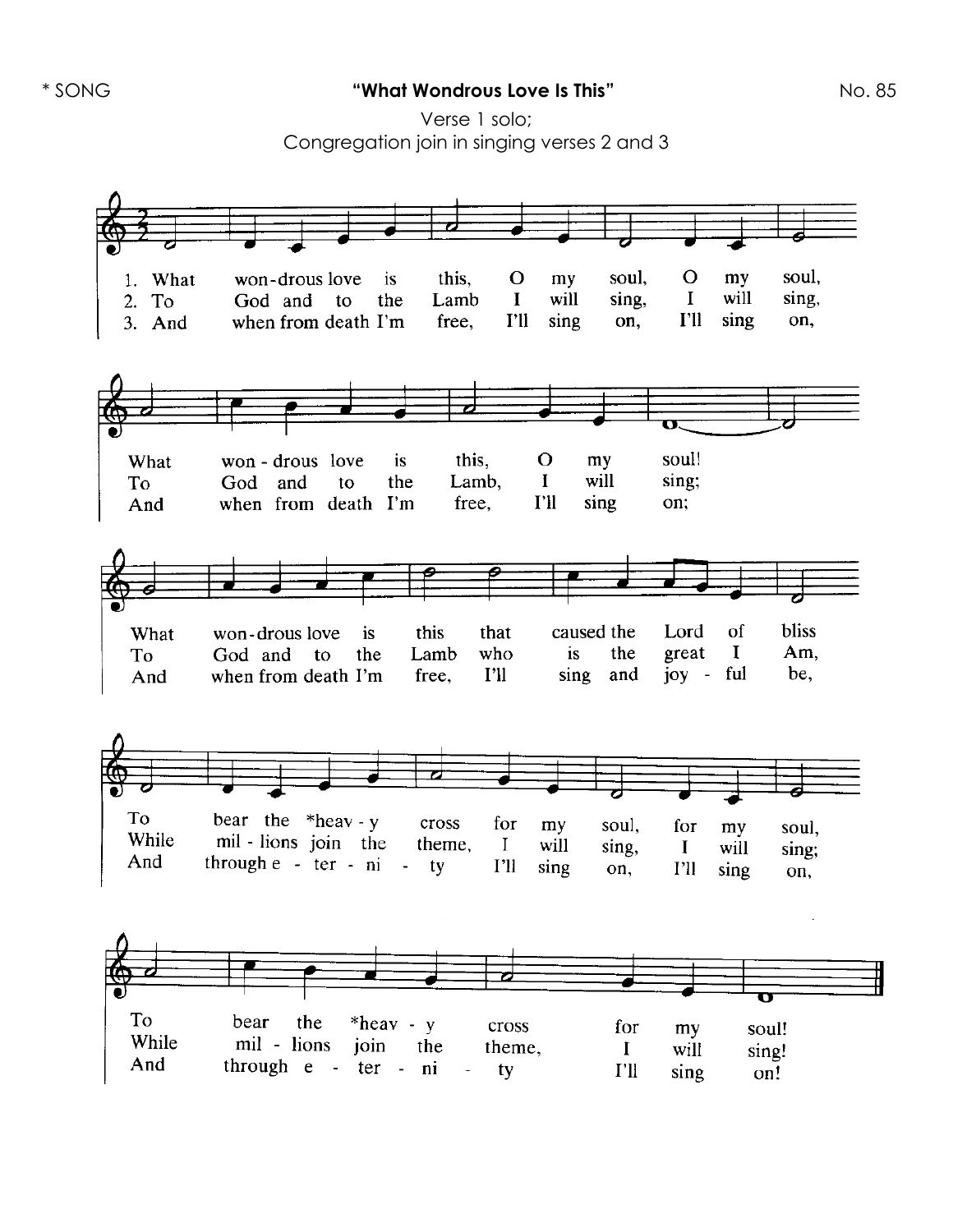## SCRIPTURE READING Psalm 126

<sup>1</sup> When the LORD restored the fortunes of Zion, we were like those who dream. <sup>2</sup> Then our mouth was filled with laughter, and our tongue with shouts of joy; then it was said among the nations, "The LORD has done great things for them." <sup>3</sup> The LORD has done great things for us, and we rejoiced.

<sup>4</sup> Restore our fortunes, O LORD, like the watercourses in the Negeb. <sup>5</sup> May those who sow in tears reap with shouts of joy. <sup>6</sup> Those who go out weeping, bearing the seed for sowing, shall come home with shouts of joy, carrying their sheaves.

| <b>SERMON</b> | <b>Collective Nostalgia</b>                                                                                                                          | Pastor Keith L. DeVries                                                                                                                                                                                                                                  |  |
|---------------|------------------------------------------------------------------------------------------------------------------------------------------------------|----------------------------------------------------------------------------------------------------------------------------------------------------------------------------------------------------------------------------------------------------------|--|
| * SONG        | "Jesus, Messiah"                                                                                                                                     | Carson, Tomlin, Cash & Reeves                                                                                                                                                                                                                            |  |
|               | He became sin who knew no sin that we might become His righteousness<br>He humbled Himself and carried the cross<br>Love so amazing, love so amazing |                                                                                                                                                                                                                                                          |  |
|               | <b>Blessed Redeemer, Emmanuel</b><br>Jesus Messiah, Lord of all                                                                                      | Jesus Messiah, name above all names<br>The rescue for sinners, the ransom from heaven<br>His body the bread, His blood the wine broken and poured out all for love<br>The whole earth trembled and the veil was torn<br>Love so amazing, love so amazing |  |
|               |                                                                                                                                                      |                                                                                                                                                                                                                                                          |  |
|               | All our hope is in You; all our hope is in You<br>All the glory to You, God, the Light of the World                                                  |                                                                                                                                                                                                                                                          |  |

## THE LORD'S SUPPER

*(If you are worshiping via livestream, place a plate with bread or crackers on a table in your home worship space with a cup of juice, wine, water, or other common beverage. With these elements we celebrate the shared presence of Christ that connects and nourishes our communion of faith.)*

## INVITATION TO THE TABLE

Pastor: This is the table to which Jesus invites us! Let us participate joyfully!

## PRAYER OF THANKSGIVING

Pastor: We give you thanks, O God, for the mighty sweep of your love, embracing all people and all nations. We thank you that you have sent Jesus to us to break down the walls of hostility which divide the earth's people, and to reveal your all-encompassing love, making us all one. Through the power of your Spirit, may this unity become reality.

> Now, by your presence, make sacred this feast as we remember Jesus Christ. As this broken bread was scattered like grain on the hillsides, and then, when gathered together, became one loaf, so may your church be gathered together from the ends of the earth into your eternal realm. Like Christ, who was offered up to you that we might live, and like this cup, which was poured out that all might share in the signs of new life, so may the lives of your people be poured out in compassion, and in solidarity with the poor, the oppressed, and the hungry of this world. For it is in the name of Jesus Christ, your Servant, that we pray. Amen.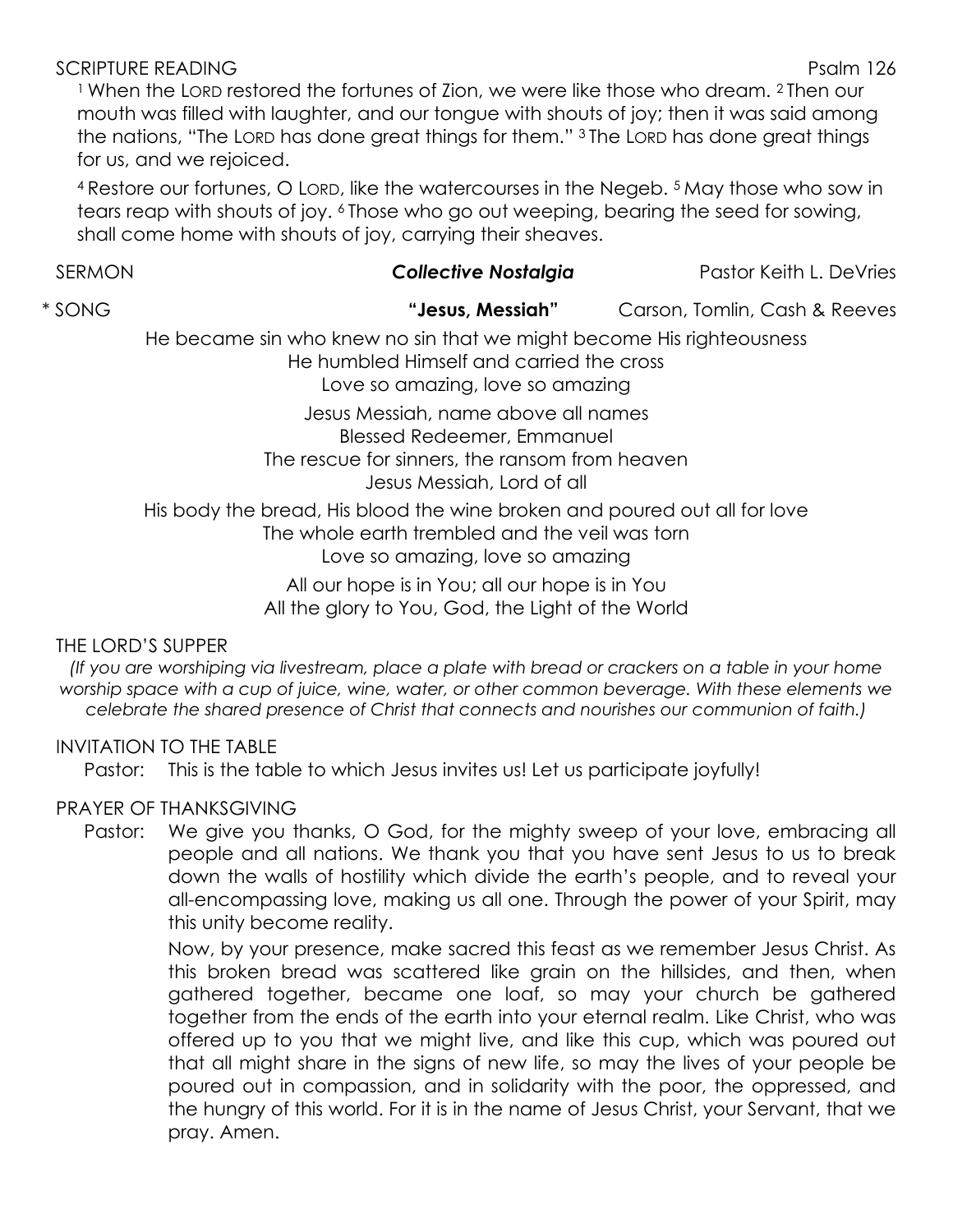## WORDS OF INSTITUTION

## COMMUNION OF THE PEOPLE

*(If you are with others, serve one another saying, "This is the bread of heaven. This is the cup of Christ.")*

## PRAYER AFTER COMMUNION

MINUTE FOR MISSION One Great Hour of Sharing

## **OFFERING**

#### PRAYERS OF THE PEOPLE AND THE LORD'S PRAYER

Pastor: Holy God, in this season of Lent, ready us for Easter, for the hope of restoration and new life in Christ. Called to pray for the needs of the church, the whole human family and all the world, hear us as we lift these prayers to you. That Christians of all traditions discover their unity in Christ and their commitment to love and exercise their gifts in service to all,

We pray to you, O God:

## **People: Hear our prayer.**

Pastor: That the earth be freed from our neglect and abuse, cleansed of poison and restored for the glory of all God's creatures,

We pray to you, O God:

#### **People: Hear our prayer.**

Pastor: That leaders exercise their power with care and humility, that greed give way to grace, that violence be put down in favor of peace, We pray to you, O God:

#### **People: Hear our prayer.**

Pastor: That our nation be emboldened to pursue just priorities, global alliances and diplomatic solutions on behalf of the whole world's safety and security, We pray to you, O God:

## **People: Hear our prayer.**

Pastor: That those in our community know health and safety and meaningful work, that neighbors support neighbors no matter the fences we build, We pray to you, O God:

#### **People: Hear our prayer.**

Pastor: That the oppressed and marginalized be empowered and encouraged, that the powerful and privileged understand their own need for liberation, We pray to you, O God:

#### **People: Hear our prayer.**

Pastor: Merciful God, as a potter fashions a vessel from humble clay, you form us into a new creation. Shape us, day by day, through this spiritual season of Lent and Christ's companionship, until all our acts are loving and just.

Hear us now as we pray the prayer Christ taught us,